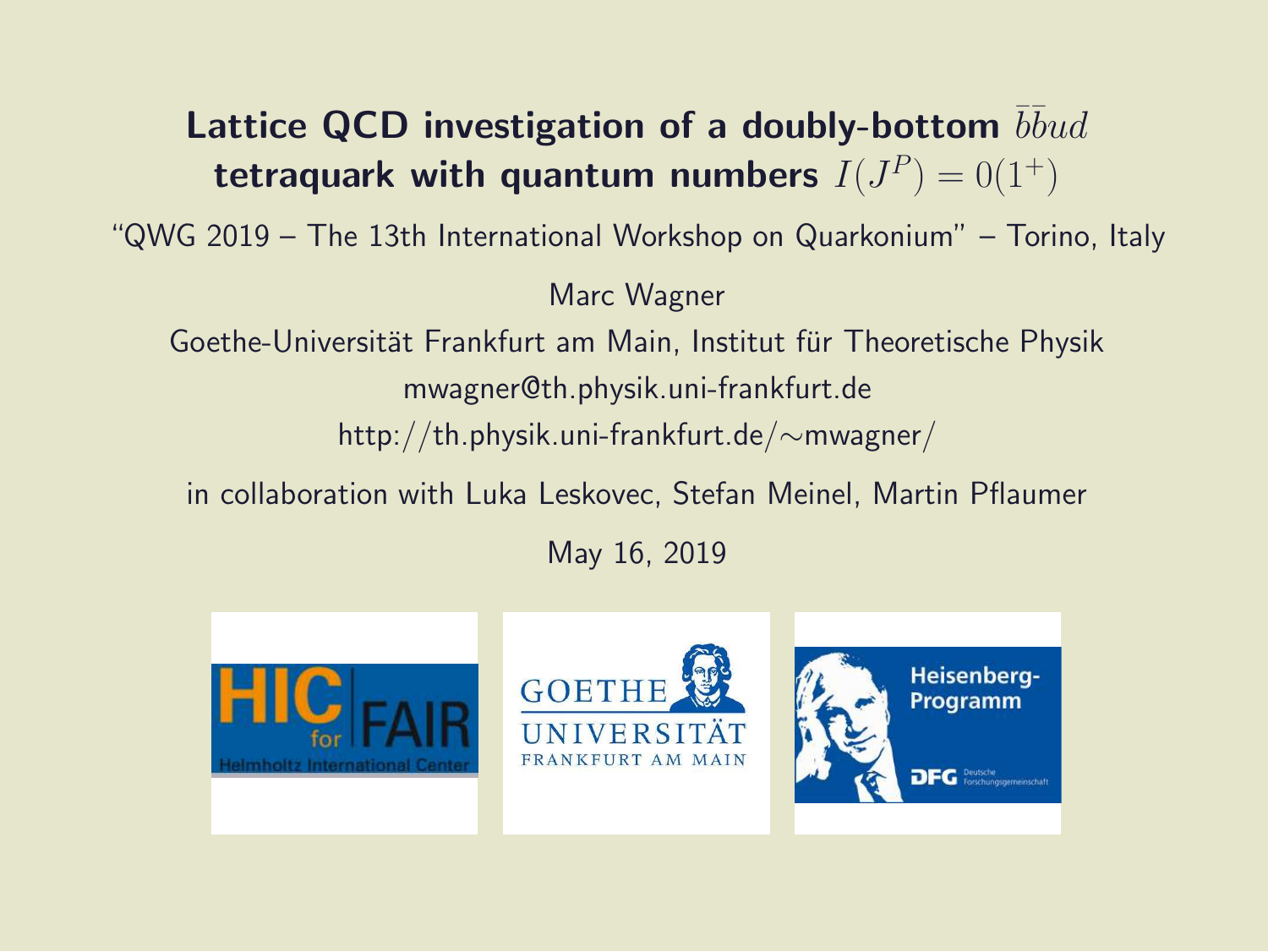## Introduction

- $\bullet\,$  Lattice QCD styudy of a  $\bar b\bar b ud$  tetraquark with quantum numbers  $I(J^P)=0(1^+),\,\bar b$  quarks with NRQCD. [L. Leskovec, S. Meinel, M. Pflaumer, M.W., arXiv:1904.04197 [hep-lat]]
- In many aspects similar to [A. Francis, R. J. Hudspith, R. Lewis and K. Maltman, Phys. Rev. Lett. 118, 142001 (2017) [arXiv:1607.05214 [hep-lat]]] discussed in the previous talk by A. Francis.
- Time for this talk: 5 minutes  $\rightarrow$  Report/focus on differences to arXiv:1607.05214.

#### • Related work:

- [A. Francis, R. J. Hudspith, R. Lewis and K. Maltman, Phys. Rev. D 99, 054505 (2019) [arXiv:1810.10550 [hep-lat]]
- [P. Junnarkar, N. Mathur and M. Padmanath, Phys. Rev. D 99, 034507 (2019) [arXiv:1810.12285 [hep-lat]]]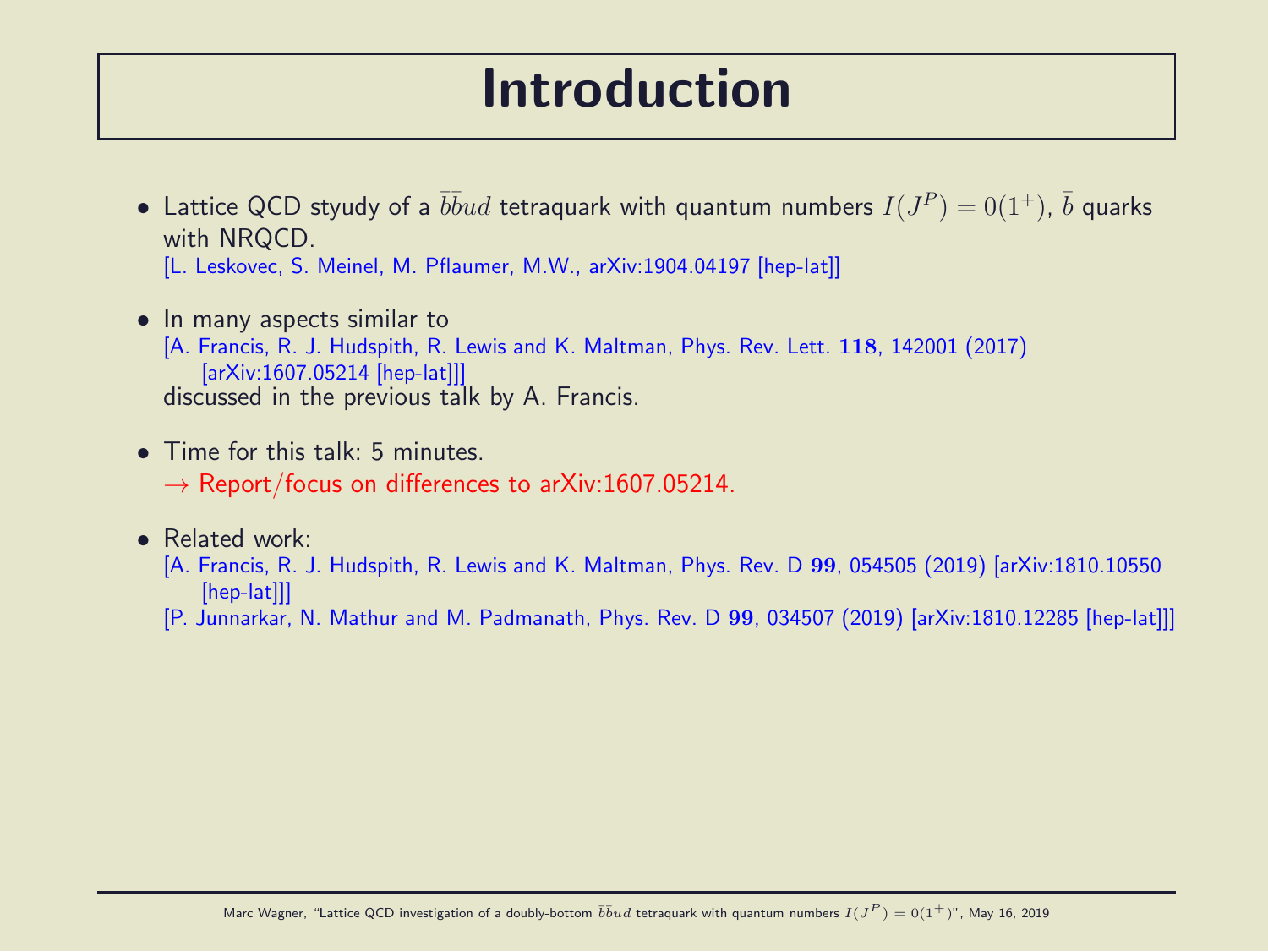### Creation operators

• Local creation operators (at the source and at the sink):

$$
O_1 = \sum_{\mathbf{x}} \left( \bar{b}(\mathbf{x}) \gamma_5 d(\mathbf{x}) \right) \left( \bar{b}(\mathbf{x}) \gamma_j u(\mathbf{x}) \right) - (d \leftrightarrow u) \quad (BB^* \text{ molecule})
$$
  
\n
$$
O_2 = \epsilon_{jkl} \sum_{\mathbf{x}} \left( \bar{b}(\mathbf{x}) \gamma_k d(\mathbf{x}) \right) \left( \bar{b}(\mathbf{x}) \gamma_l u(\mathbf{x}) \right) - (d \leftrightarrow u) \quad (B^* B^* \text{ molecule, new})
$$
  
\n
$$
O_3 = \sum_{\mathbf{x}} \left( \epsilon^{abc} \bar{b}(\mathbf{x})^b \gamma_j C \bar{b}^{c,T}(\mathbf{x}) \right) \left( \epsilon^{ade} d^{d,T}(\mathbf{x}) C \gamma_5 u^e(\mathbf{x}) \right) - (d \leftrightarrow u) \quad \text{(diquark-antidiquark).}
$$

• Non-local creation operators (only at the sink):

$$
O_4 = \left(\sum_{\mathbf{x}} \bar{b}(\mathbf{x}) \gamma_5 d(\mathbf{x})\right) \left(\sum_{\mathbf{y}} \bar{b}(\mathbf{y}) \gamma_j u(\mathbf{y})\right) - (d \leftrightarrow u) \quad (BB^* \text{ 2-particle state, new})
$$
  
\n
$$
O_5 = \epsilon_{jkl} \left(\sum_{\mathbf{x}} \bar{b}(\mathbf{x}) \gamma_k d(\mathbf{x})\right) \left(\sum_{\mathbf{y}} \bar{b}(\mathbf{y}) \gamma_l u(\mathbf{y})\right) - (d \leftrightarrow u) \quad (B^* B^* \text{ 2-particle state, new}).
$$

- $-$  Allow to resolve the first excitation (a  $BB^*$  scattering state), which is close to the ground state (the  $\bar b\bar b ud$  tetraquark).
	- $\rightarrow$  Contamination of  $\bar b\bar b ud$  tetraquark mass by  $BB^*$  scattering state excluded.
	- $\rightarrow$  Infinite volume extrapolation via scattering analysis/Lüscher's method possible.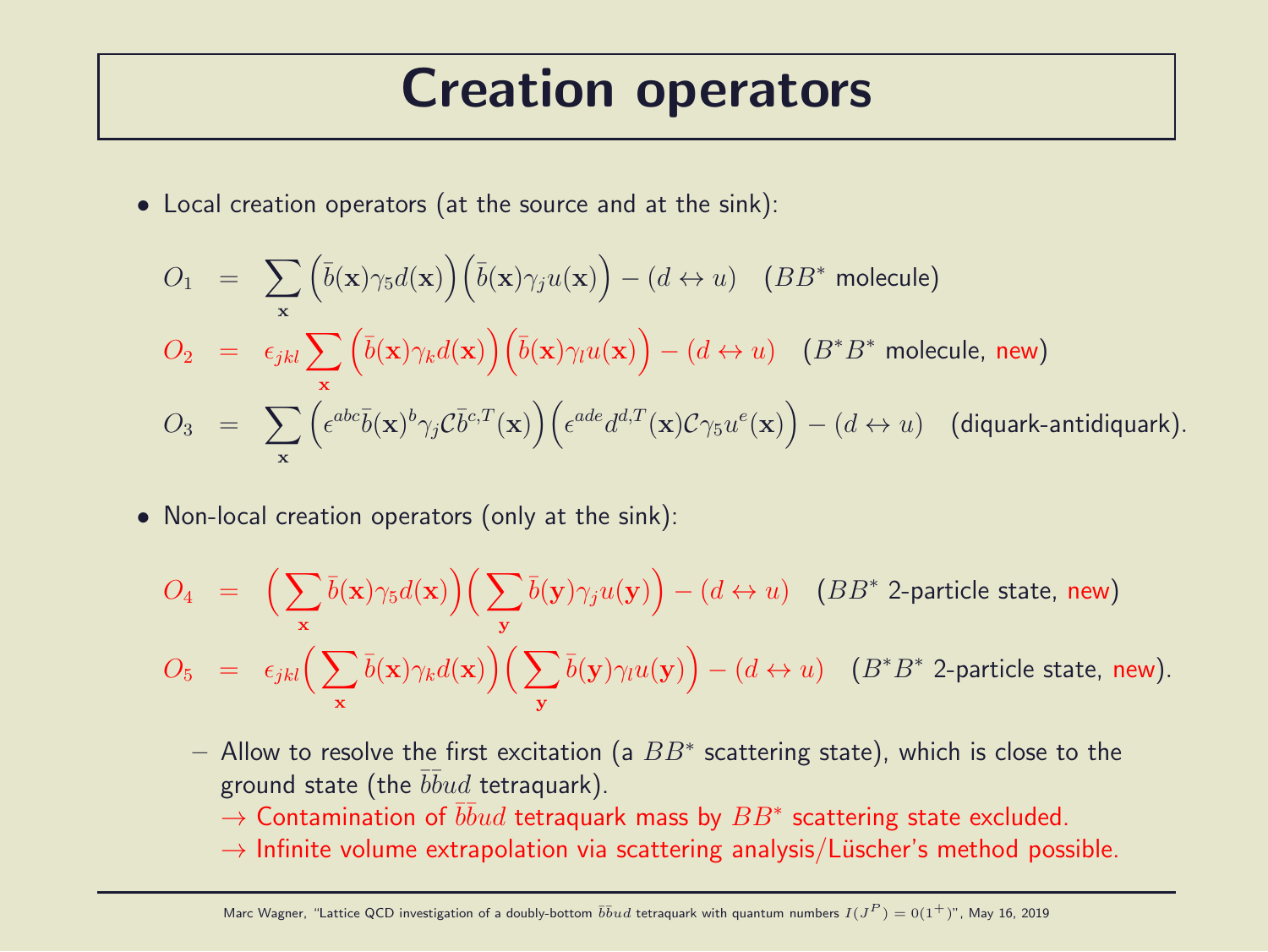# Resulting energy levels

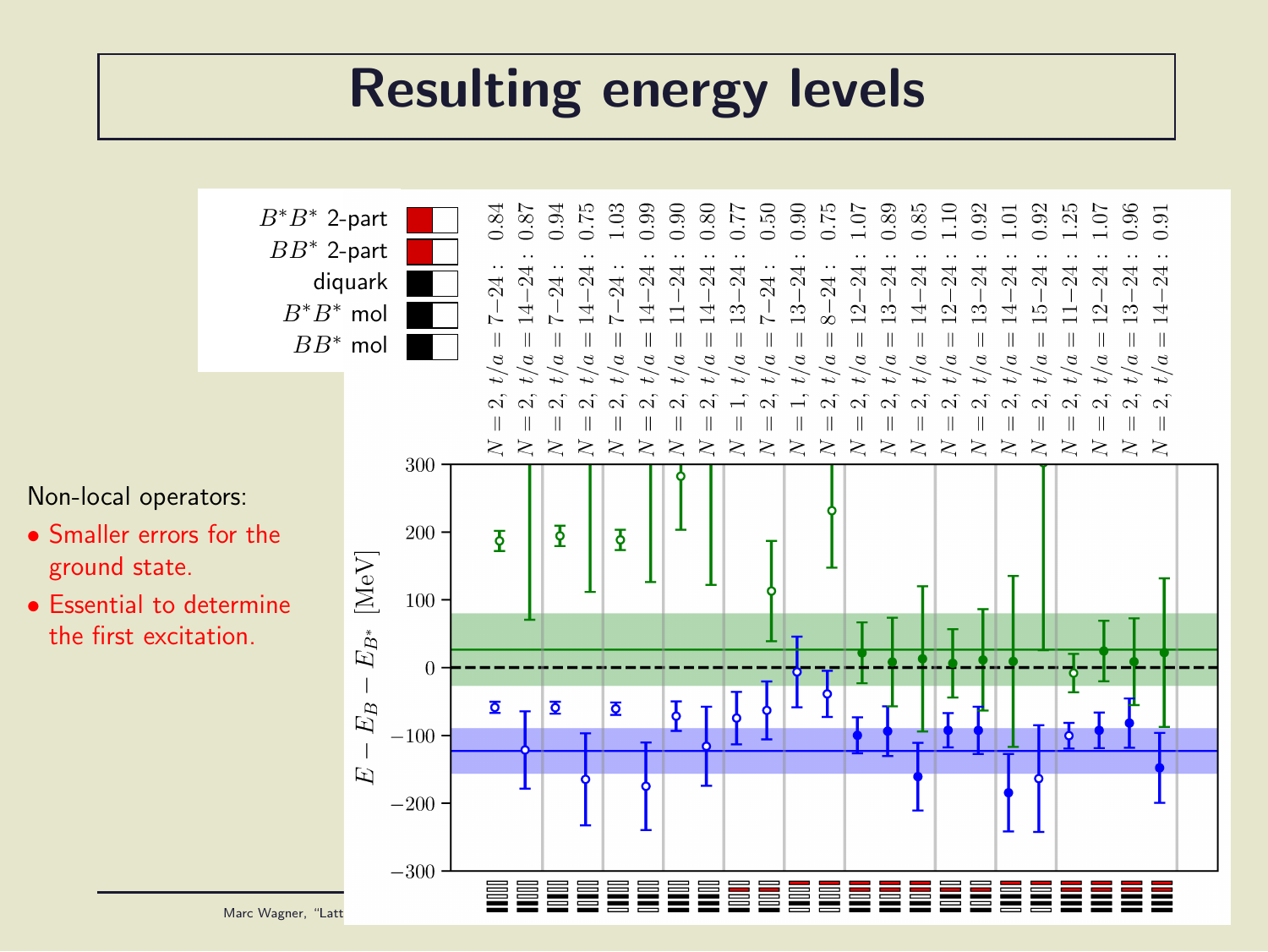# Infinite volume limit

- Resulting energy levels are energy levels in a finite spatial volume.
- $\bullet$  Determine the mass of the  $\overline{b} \overline{b} u d$  tetraquark at infinite spatial volume via a scattering analysis (continued to imaginary momenta) and Lüscher's method:
	- Compute the two lowest energy levels in a finite spatial volume (see previous slide).
	- Compute corresponding phase shifts  $\delta_0(k_0)$ ,  $\delta_0(k_1)$  using Lüscher's method.
	- Parameterize  $\delta_0(k)$  using a 2-parameter ansatz

$$
k \cot(\delta_0(k)) = \frac{1}{a_0} + \frac{r_0}{2}k^2
$$

(effective range expansion;  $a_0: S$  wave scattering length;  $r_0: S$  wave effective range).

 $-$  The mass of the  $\bar b\bar b ud$  tetraquark at infinite spatial volume corresponds to the pole in the scattering amplitude

$$
T_0(k) = \frac{1}{\cot(\delta_0(k)) - i}.
$$

- $\bullet~$  No difference of finite and infinite spatial volume  $\bar b\bar b ud$  tetraquark mass.
	- $\rightarrow \bar b \bar b u d$  tetraquark survives infinite volume limit.